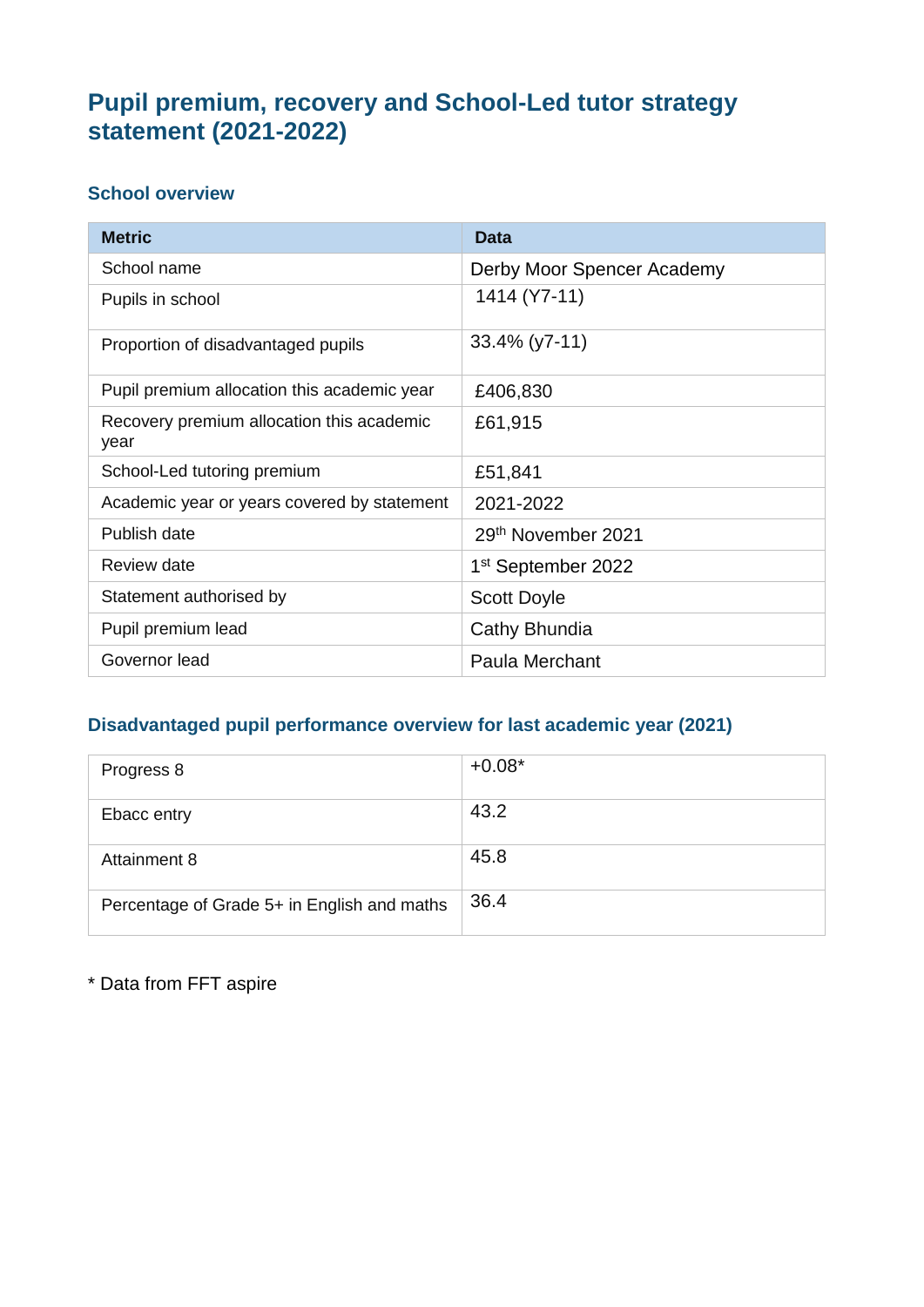## **Strategy aims for disadvantaged pupils- pupil perrmium**

| <b>Aim</b>                                     | <b>Target</b>                                                                                   | <b>Target date</b> |
|------------------------------------------------|-------------------------------------------------------------------------------------------------|--------------------|
| Progress 8                                     | Achieve top quartile for<br>progress made by<br>disadvantaged pupils amongst<br>similar schools | September 2022     |
| <b>Attainment 8</b>                            | Achieve national average for<br>attainment                                                      | September 2022     |
| Percentage of Grade 5+ in<br>English and maths | Achieve national average for<br>attainment                                                      | September 2022     |
| Percentage of Grade 4+ in<br>English and maths | Achieve national average for<br>attainment                                                      | September 2022     |
| Ebacc entry                                    | Better than national average<br><b>EBacc Entry for all pupils</b>                               | September 2022     |

# **Strategy aims for impact of school-Led tutor program**

| Aim                                                                        | <b>Target</b>                                                 | <b>Target date</b> |
|----------------------------------------------------------------------------|---------------------------------------------------------------|--------------------|
| Year 10 participants in Maths are<br>on track to make expected<br>progress | 100% make progress<br>from each internal<br>assessment point. | <b>July 2022</b>   |
| Contributes to Year 10 Maths<br>attainment reaching 4+                     | <b>72%</b>                                                    | September 2023     |
| Contributes to Year 10 Maths<br>attainment reaching 5+                     | 55%                                                           | September 2023     |
| Contributes to Year 10 Maths<br>attainment reaching 7+                     | 19%                                                           | September 2023     |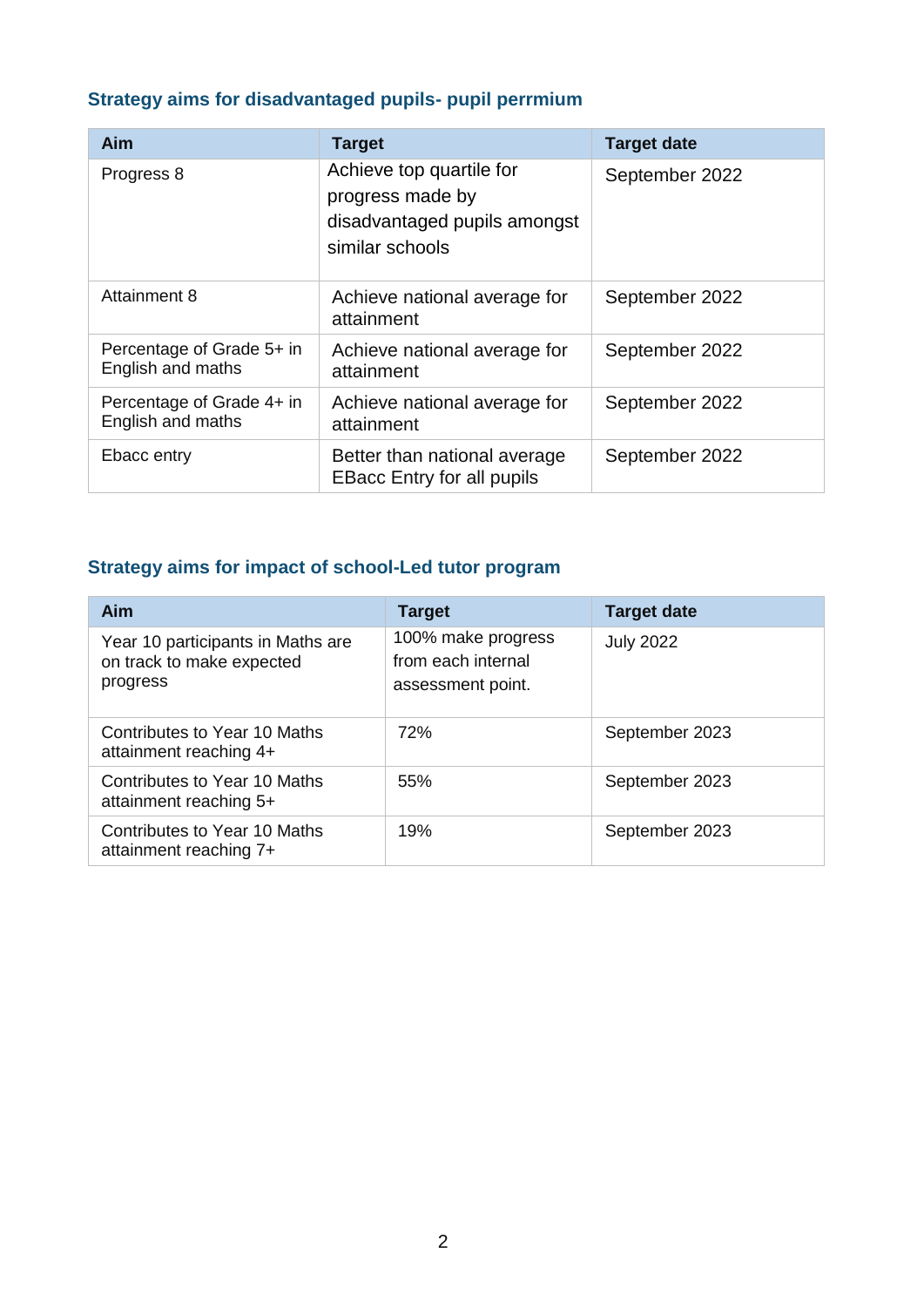## **Strategy aims for impact of recovery premium**

| Aim                                                                               | <b>Target</b>                                                                                               | <b>Target date</b> |
|-----------------------------------------------------------------------------------|-------------------------------------------------------------------------------------------------------------|--------------------|
| Year 7 students are on track to<br>make expected levels of<br>progress in maths   | There is no significant<br>progress gap between<br>subgroups of students                                    | September 2022     |
| Year 7 students are on track to<br>make expected levels of<br>progress in English | There is no significant<br>progress gap between<br>subgroups of students                                    | September 2022     |
| Year 7 chronological reading<br>age increases over the year                       | 75% are on track to meet<br>national expectations, 25%<br>have made progress since<br>the start of the year | September 2022     |
| Year 8 chronological reading<br>age increases over the year                       | 75% are on track to meet<br>national expectations, 25%<br>have made progress since<br>the start of the year | September 2022     |
| Year 9 chronological reading<br>age increases of the year                         | 75% are on track to meet<br>national expectations, 25%<br>have made progress since<br>the start of the year | September 2022     |
| Attainment 8 for Year 11                                                          | 4.8                                                                                                         | September 2022     |
| Percentage of Grade 7+ in English<br>and maths Year 11                            | 15%                                                                                                         | September 2022     |
| Percentage of Grade 5+ in English<br>and maths Year 11                            | 55%                                                                                                         | September 2022     |
| Percentage of Grade 4+ in English<br>and maths Year 11                            | 72%                                                                                                         | September 2022     |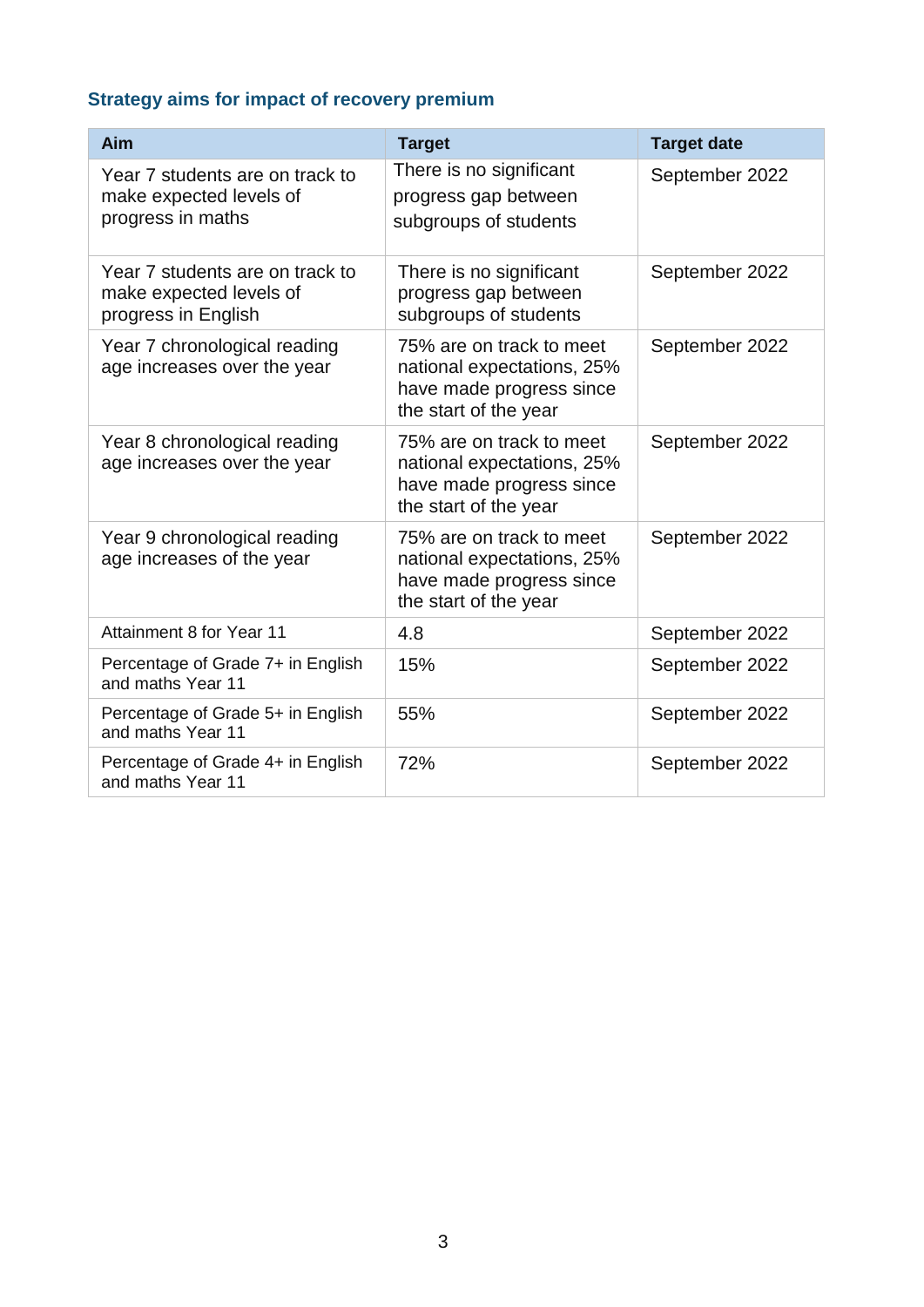#### **Teaching priorities for current academic year- Pupil Premium**

| <b>Measure</b>                                   | <b>Activity</b>                                                                                                                                          |
|--------------------------------------------------|----------------------------------------------------------------------------------------------------------------------------------------------------------|
| Priority 1                                       | Targeted Raising Aspirations programs (The brilliant<br>club, focus groups of WBR and Pakistani for<br>progress leaders - Careers, 1 day additional IAG) |
| <b>Priority 2</b>                                | Expand extracurricular opportunities to take part in a<br>wider variety of cultural experiences to support<br>education                                  |
| Barriers to learning these<br>priorities address | Low aspiration and attainment upon entry, lack of<br>cultural capital to access challenging and contextual<br>content on new specifications.             |
| Projected spending                               | £173,000                                                                                                                                                 |

#### **Targeted academic support for current academic year- Pupil Premium**

| <b>Measure</b>                                   | <b>Activity</b>                                                                                                                                                                 |
|--------------------------------------------------|---------------------------------------------------------------------------------------------------------------------------------------------------------------------------------|
| Priority 1                                       | On and off site alternative curriculum support (AP, 1)<br>day vocational courses, inclusion hub manager,<br>HLTA)                                                               |
| <b>Priority 2</b>                                | T&L strategies of staff developed through CPD<br>(SEND/challenge for main scale staff and time to<br>implement) to provide appropriate challenge and<br>support for PP students |
| Barriers to learning these<br>priorities address | Less well developed attitude to learning leading to<br>greater instances of low level disruption, behaviour<br>escalation and FEX                                               |
| Projected spending                               | £169,600                                                                                                                                                                        |

#### **Wider strategies for current academic year- Pupil Premium**

| <b>Measure</b>                                   | <b>Activity</b>                                                                                                                                                                                             |
|--------------------------------------------------|-------------------------------------------------------------------------------------------------------------------------------------------------------------------------------------------------------------|
| <b>Priority 1</b>                                | Progress leaders to facilitate homework support<br>club, with resources (inc 20 computers) to support<br>independent learning and completion of homework                                                    |
| Priority 2                                       | Wrap around support for families who don't meet<br>social care/CAHMS threshold for support (PT YOT<br>worker, TT social worker, PT CBT therapist, PT<br>school counsellor) and administrator to co-ordinate |
| Barriers to learning these<br>priorities address | Students not arriving ready to learn<br>(equipment/uniform/homework /emotional<br>wellbeing/breakfast)                                                                                                      |
| Projected spending                               | £218,900                                                                                                                                                                                                    |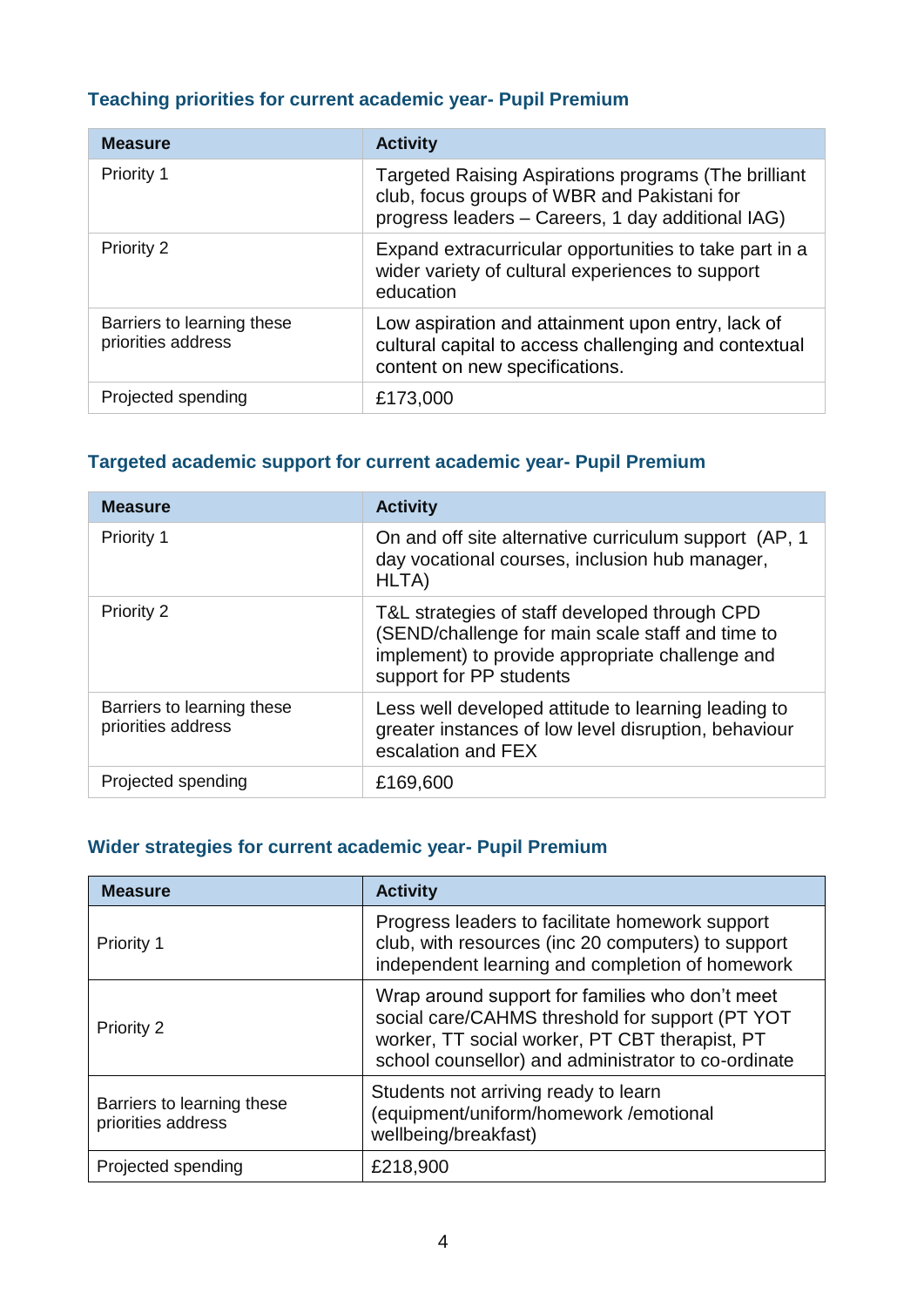## **Monitoring and implementation- Pupil Premium**

| <b>Area</b>      | <b>Challenge</b>                                             | <b>Mitigating action</b>                                                                      |
|------------------|--------------------------------------------------------------|-----------------------------------------------------------------------------------------------|
| Teaching         | Students engagement with<br>extracurricular opportunities    | Diamond club promotion with<br>parents and students and reduce<br>stigma                      |
| Targeted support | Consistent implementation by all<br>staff of T& L strategies | Implementation time in timetable,<br>quality assurance procedures,<br><b>RADY</b> project     |
| Wider strategies | Getting student to 'buy into' the<br>support offered         | Targeted conversations with<br>students and families by progress<br>leaders and year managers |

## **Review: last year's aims and outcomes- Pupil Premium**

| <b>Aim</b>                                                                                  | <b>Outcome</b>                                                                                                                                                         |
|---------------------------------------------------------------------------------------------|------------------------------------------------------------------------------------------------------------------------------------------------------------------------|
| Positive Progress 8 figure                                                                  | Work ongoing. No progress figures<br>released for the year as exams cancelled<br>due to Covid/ Last external exams in 2019<br>showed PP as having a positive P8 figure |
| Achieve national average for attainment<br>for disadvantaged pupils (Attainment 8)          | Work ongoing, our PP attainment 8 figure<br>in 2021 was 45.80 and nationally was<br>50.09 in 2019 (last data available for<br>comparison)                              |
| Achieve average English and maths 5+<br>scores in line with non-disadvantaged<br>nationally | Work ongoing, 36.4% of PP students at<br>DMA in 2021 attained this measure while<br>national average in 2019 was 50%                                                   |
| Attendance to be better than for<br>disadvantaged students nationally                       | Absence and PA below National levels in<br>2019 for disadvantaged students, aiming<br>to match attendance and PA for all<br>students nationally when data is released. |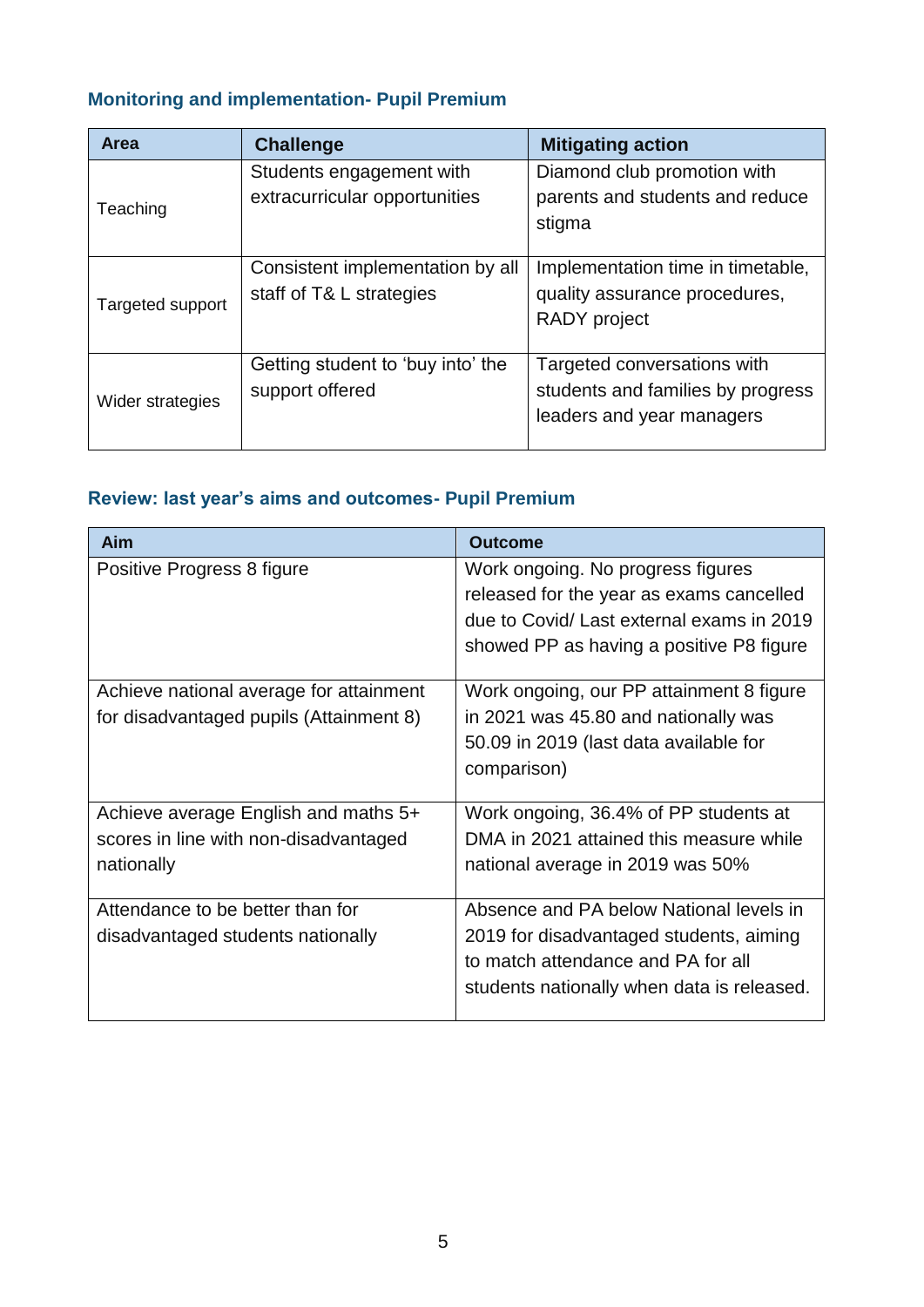## **Recovery Premium strategies for current academic year**

| <b>Measure</b>                                   | <b>Activity</b>                                                                                       |
|--------------------------------------------------|-------------------------------------------------------------------------------------------------------|
| Priority 1                                       | Year 10/11 to achieve grade 4 in English, Maths and<br>Sci,                                           |
|                                                  | Bought in after school on line tutoring in Maths<br>(Connect education program) for 91 students (30%) |
| <b>Priority 2</b>                                | KS3 students to meet expected levels in literacy,<br>numeracy                                         |
| Barriers to learning these<br>priorities address | Availability of quality tutors from SLTP<br>Student/parent engagement                                 |
| Projected spending                               | £61,915                                                                                               |

#### **School-Led tutoring program strategies for current academic year**

| <b>Measure</b>                                   | <b>Activity</b>                                                                                       |
|--------------------------------------------------|-------------------------------------------------------------------------------------------------------|
| Priority 1                                       | Bought in after school on line tutoring in Maths<br>(Connect education program) for 91 students (70%) |
| Barriers to learning these<br>priorities address | Availability of quality tutors from SLTP                                                              |
| Projected spending                               | £51,840                                                                                               |